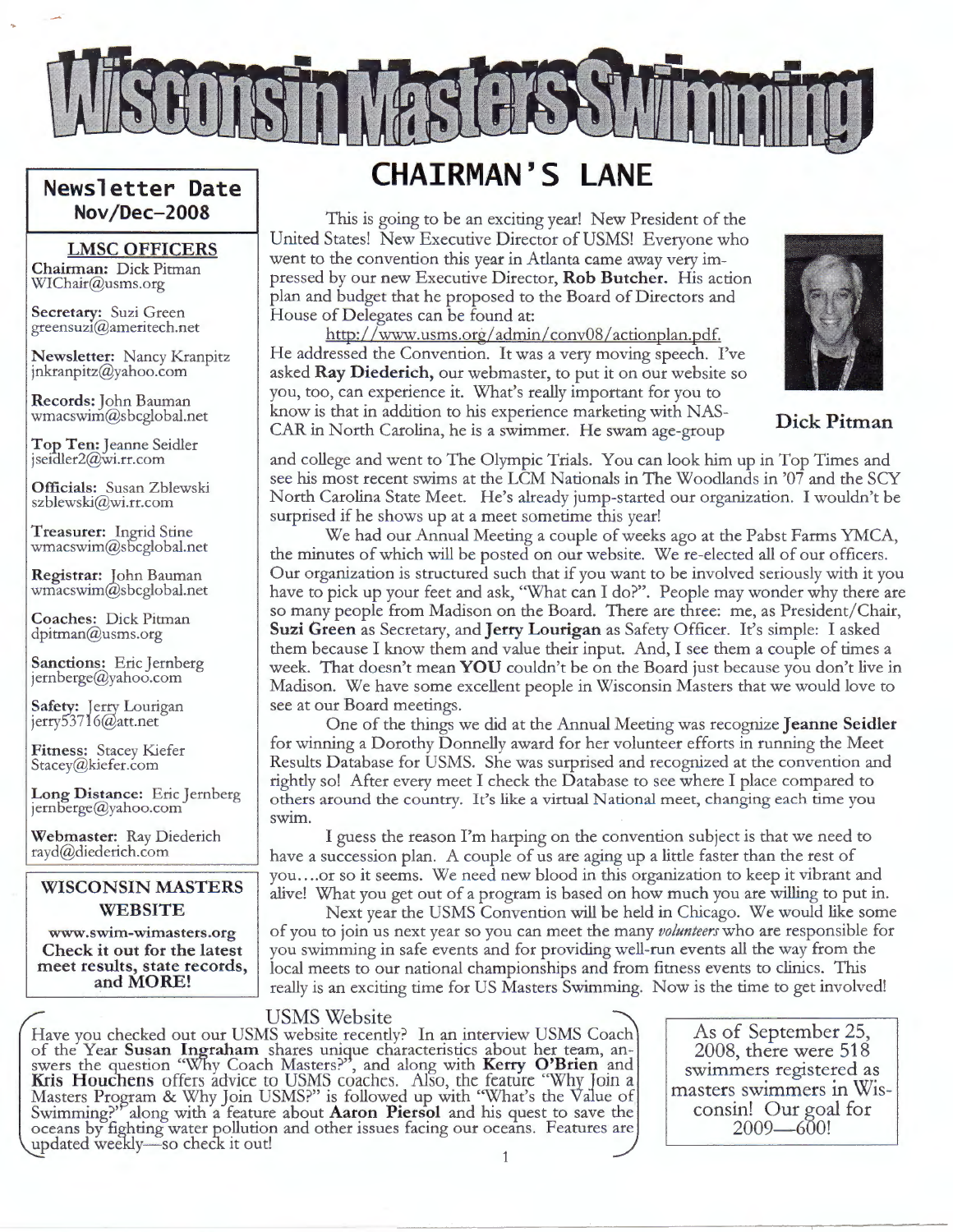# The Wisconsin Water Warriors

**Date:** November 30 - December 13, 2008

**Place:** Your local pool

**Object of the game:** Log as many yards as you can swim in the designated two week period. You'll be competing against other swimmers in Wisconsin to record and turn in the most yards swam. The winner of each age category and the overall female and male winners will be awarded prizes, compliments of Adolph Kiefer & Associates. Overall teams logging the most yards will also be recognized. Winners will be honored at the WI State Meet, where prizes will be distributed. If you cannot attend the WI State Meet, prizes will be mailed so be sure to incfude your proper mailing address!

To participate in the contest, simply e-mail or mail Stacey Kiefer your completed yardage form, found below. Forms may be e-mailed to: Stacey@kiefer.com or mailed to Adolph Kiefer & Assoc. 1700 Kiefer Drive Zion, IL 60099 Attn: Stacey Kiefer. **In order to be eligible, all forms must be received by December 23, 2008.** 

You do NOT have to be on a registered swim team, a registered USMS swimmer, or living in the state of WI to compete in this contest. All are welcome!

| Swimmer's Name: Name:                                                |                                                                            |  |              |  |
|----------------------------------------------------------------------|----------------------------------------------------------------------------|--|--------------|--|
|                                                                      |                                                                            |  |              |  |
| Are you a registered USMS swimmer? YES___________ NO__________       |                                                                            |  |              |  |
|                                                                      |                                                                            |  |              |  |
|                                                                      |                                                                            |  |              |  |
| Age Group (Circle): 18-25 26-35 36-45 46-55 56-65 66-75 76 and older |                                                                            |  |              |  |
| Gender: Female<br>Male                                               |                                                                            |  | December 7:  |  |
| November 30:<br>December 1:                                          | December 8:<br>December 9:<br>December 10:<br>December 11:<br>December 12: |  |              |  |
| December 2:<br>December 3:                                           |                                                                            |  |              |  |
| December 4:<br>December 5:<br>December 6:                            |                                                                            |  | December 13: |  |

**Total Yards: \_ \_\_\_\_\_ \_** 

**This free contest is made possible with help from Official USMS Sponsor,** 



The **Elmbrook Masters** group held their annual "Up Nort Swim Camp" in August-spending time at the summer cottages of **Jerry Hulm** ana **Fred Russell.** Above, part of the group relaxes between "sessions" of swimming, boating, conversing, eating-and did I mention eating? Lots of fun was had by all who attended!

 $-2008 - 2009$  SCY-SCM Meet Schedule

Our meet schedule is firming up: Confirmed so far: November 15, '08, SCY at Middleton December 6, '08. SCM at West Bend January 15, '09, SCY at Pabst Farms February 1, '09, SCY at Oshkosh YMCA February 15, '09, SCY at Madison East YMCA April 4-5, '09, State SCY Championships at Middleton April 16-19, '09, YMCA Nationals May 7-10, '09, USMS SCY Nationals in Fresno, CA

Still in the works-meet(s) in Baraboo and at Wauwa- tosa West High School in March. Check the WI Masters website for updates.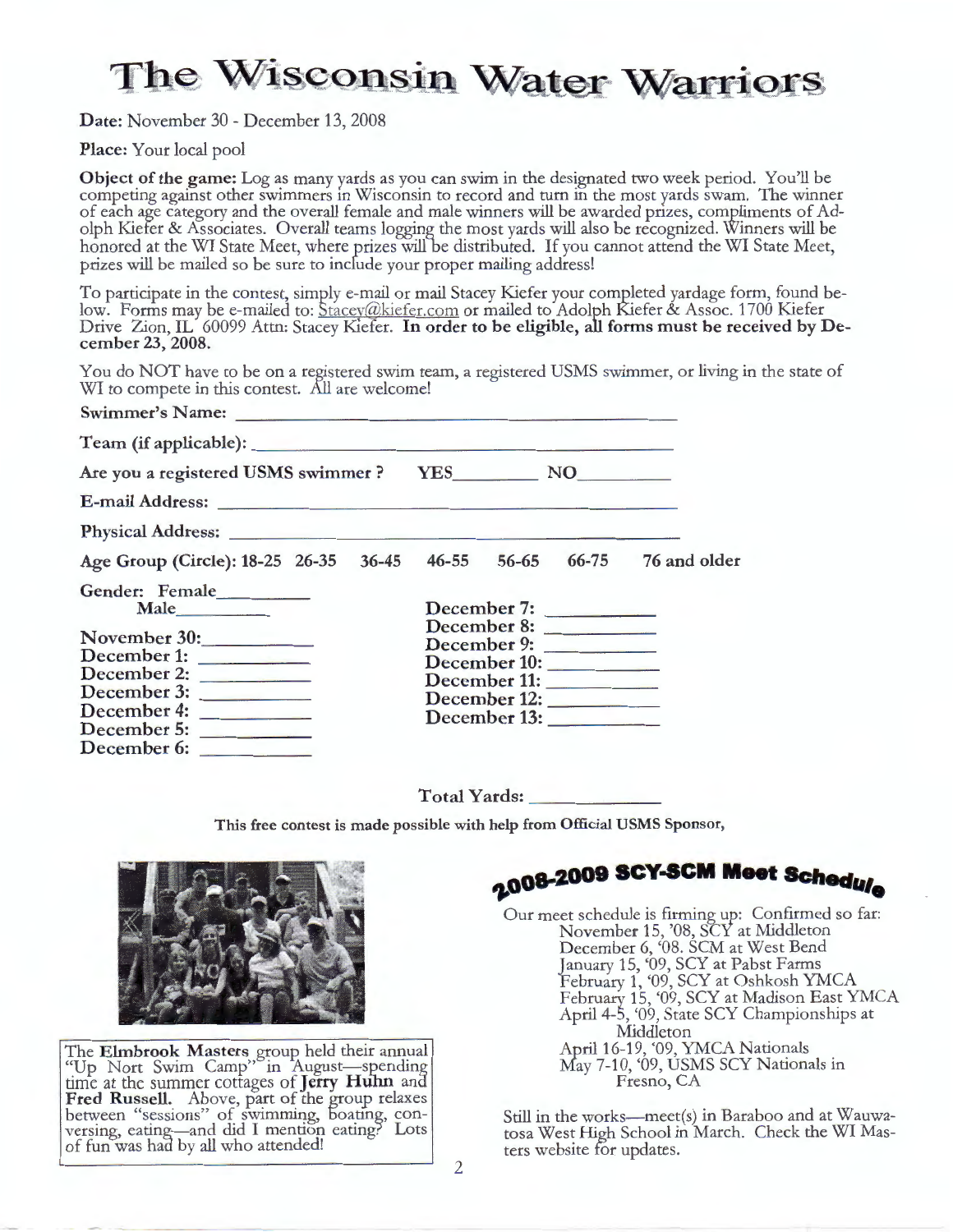## **WISCONSIN MASTERS SHORT COURSE YARDS SWIM MEET**

SATURDAY, NOVEMBER 15, 2008

- **SPONSORED BY:** Madison Area Masters-Wisconsin Masters Aquatic Club
- **SANCTIONED BY:** Wisconsin LMSC for USMS, Inc. Sanction Number: 208-11
- **LOCATION:**  MIDDLETON-CROSS PLAINS AREA, HIGH SCHOOL POOL 2100 Bristol Street Middleton, Wisconsin 53562 608-829-9863
- **TIME: FACILITIES:**  Saturday, November 15, 2008; Warm-up at 7:00 AM; meet starts at 8:00 AM. 8 lane, 25 yard pool with lane lines, starting blocks, and backstroke flags. ERIC BREIDEL, AQUATIC DIR http:/ / www.mcpasd.k12.wi.us/ facilities.pool.about.cfm

**ELIGIBILITY:**  Open to all registered United States Masters Swimmers (USMS). Must be 18 to be a Registered Masters Swimmer. Each entry must be accompanied by a copy of the swimmers current USMS registration card.

- **RULES:**  Official Masters Rules will govern this meet. All events will be timed finals.
- **SEEDING:**  and Heats will be computer seeded on the deck, slowest to fastest. Please submit a reasonably accurate seed time. A NO TIME (NT) will be seeded in the slowest heat. Age groups and sexes will be combined.
- **TIMING:**  Automatic timing system backed up by watches. Swimmers will help with timing.
- **WARM-UP PROCEDURE:**  Lanes 1 & 8 will be start and sprint lanes, swimming in one direction starting from start ing blocks end of the lane. Lanes 2 through 6 will be for circle swimming (stay to the right side of the lane) only. NO DIVING STARTS from blocks or the deck in lanes 2 through 6. FEET FIRST ENTRY REQUIRED in a cautious manner in lanes 2-6. The use of hand paddles, kickboards, fins, or other equipment may not be used during warm up or in the warm-up/warm down lanes during the meet. Diving area will be used during the meet.
- **ENTRY FEES:**  \$3.00/individual event, plus a \$5.00 pool surcharge. Deck entries for individual events will only be accepted only until 8:00 am. (Seeding by time may not be guaranteed after a certain time during deck entries). The fee for deck entry is \$4.00/ event plus pool surcharge. The official Universal Meet Entry Form must be used, one person per form. The Liability Release must be signed without any alterations. Fees must accompany entries; make checks payable to "SWIM CLUB".
- **ENTRY LIMIT:**  Five individual events plus relays. THE 500 FREE STYLE WILL BE LIMITED TO THE FIRST 32 ENTRIES RECEIVED. Swimmers entered in the 500 are responsible for providing a person to count his/ her laps.

**ENTRIE DEADLINE:** The entries must be in the meet directors hands no later than 6:00 PM, Saturday, November 8, 2008.

**MEET DIRECTOR:** DICK PITMAN Email: dpswimmer@gmail.com Phone: 608-770-2307 MIDDLETON SWIM MEET 2729 COMMERCIAL AVE. MADISON, WI 53704

**DIRECTIONS:**  From the east: Coming in on I-94 take I-39 (I-90) south to 12 & 18 West (Beltline). Take the Beltline (US  $12$ ) to US 14 (Spring Green/LaCrosse)/Univeristy Ave. exit 251. Keep right on the ramp. Turn left onto University Ave. Turn North onto Bristol St. **From downtown Madison:** Take University Ave. West, Turn north onto Bristol St.

**SCHEDULE OF EVENTS:** Turn to page 4!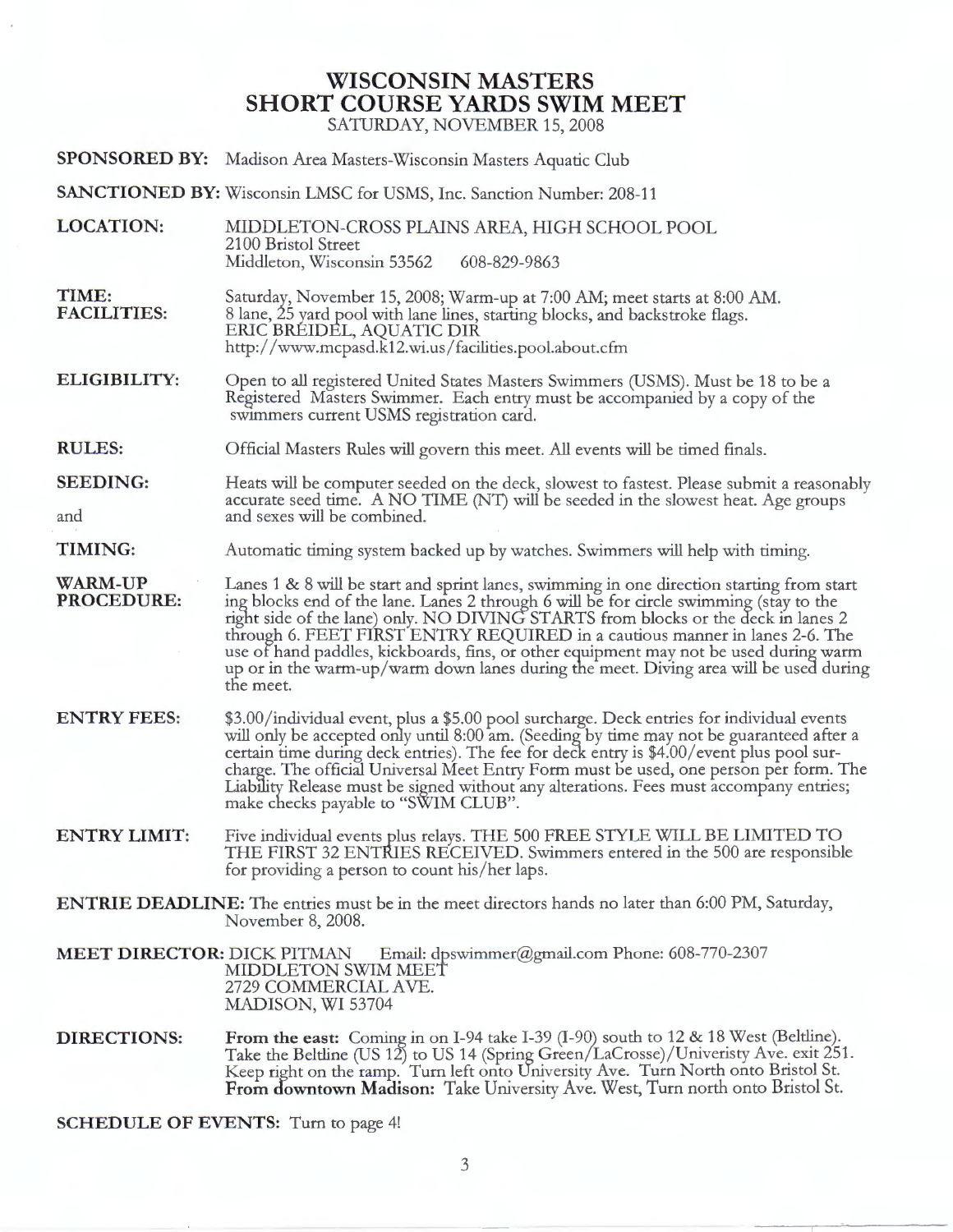#### **Middleton Meet ORDER OF EVENTS:**

- 
- 2. 50 Breaststroke<br>3. 400 IM
- 
- 
- 
- 
- 6. 100 IM 16. 50 Fly<br>7. 200 Breaststroke 17. 50 Bac
- 
- 9. 400 Medley Relay\*
- 10. 100 Fly
- 1. 200 Free 11. 200 Free Relay\*<br>2. 50 Breaststroke 12. 500 Free
	-
- 3. 400 IM 13. 100 Breaststroke<br>4. 100 Backstroke 14. 200 Backstroke
- 4. 100 Backstroke 14. 200 Backstroke<br>5. 50 Free 15. 400 Free Relay\*
- 5. 50 Free 15. 400 Free Relay\*<br>6. 100 IM 16. 50 Fly
	-
- 7. 200 Breaststroke 17. 50 Backstroke<br>8. 100 Free 18. 200 Medley Re
	- 18. 200 Medley Relay\*
	- 19. 200 Fly
	- 20. 200 IM

\*Submit relay entries at the meet. Relays may be all men, all women, or mixed (two men, two women). Meet results will be posted on our web site, www.swim-wimasters.org

## **Notes From the 2008 USMS Convention**

Online Registration continues to be the forward trend in Masters Swimming. In Wisconsin we will gradually convert to this method not only for new registrations but for renewals. **John Bauman** will address this more fully m a separate communication.

There will be continued emphasis on Fitness Swimming and Particularly trying to entice fitness swimmers to join USMS for the fitness benefits we have to offer. What are those benefits? Coaching, camaraderie and social benefits, building self-esteem, triathlon coaching, maintaining healthy lifestyle, managing stress, networking, setting and achieving goals, and many others. We all know the benefits of swimming in a group: how you make life-long friends by swimming side-by-side (or endto-end if "circle swimming").

Our new Executive birector has done some amazing things so far: partnered USMS with the College Swim Coaches Association of America "to strengthen both organizations and add some muscle in the fight to preserve, protect and expand college swimming.: He has secured tne sponsorship of Liberty Mutual, a well respected insurance company. He has initiated discussions with NCAA Swimming and Diving, USA Swimming, the YMCA and USA Triathlon to begin a closer working relationship.

I am particularly proud of the fact that Wisconsin was highly praised in the House of Delegates for our recent Open Water Cfiampionships in Madison. Congratulations to **Jeanne Seidler,** too, for her receiv- ing a Dorothy Donnelly award for her maintenance of Current Top Times which is proving very popular among swimmers! In our zone, the Great Lakes, wliich includes Illinois, Indiana, Michigan, Lake Erie, Ohio, Allegheny, and Kentucky, Wisconsin holds its own. We seem to be very successful in comparison with our peers in the Zone.



#### Glancing Backwards

As space permits look for a new feature in our newsletter-a glance back at WMAC over the past 18 years. Check out page 8-and a re-write of an editorial by your then and current editor. Seventeen years later those feelings are just as strong if not stronger! USMS and WMAC are almost too good for words.



Front: Howard Goldman, Jerry **Lourigan, Fred Salzmann, Pnyllis Smith, Shay Rose.** Back: **D errick Scheer, Tim Potter, Dave George**  are a happy lot having completed the Point to LaPointe Open Water Swim in Bayfield, WI, in August. While not a USMS meet it still garnered many entries and was a lot of fun! Next year's swim will be on August 8.



I was especially pleased with the representa-<br>Official timer **Phyllis**  $\begin{bmatrix} \text{E}} \\ \text{E}} \end{bmatrix}$  was especially pleased with the representa-**Elyce Dilworth** is a member on a standing com-**Smith** (lower right) mittee (Finance). **Suzi Green** is a member of the keeps an eye on **Jerry** Sports Medicine Committee. **John Bauman** is a **Lourigan, Fred** member of the History and Archives Committee.<br>**Salzmann,** and **Tim** Jeanne Seidler is a member of the Communica-**Pollarian:** and **Tim** Jeanne Seidler is a member of the Communica-<br> **Potter** to ensure a tions Committee (which handles the USMS Swim-<br>
completely legal Rock mer and website) and the Records and Tabulation completely legal Rock mer and website) and the Records and Tabulation<br>Lake Open Water Committee. This was Jerry Lourigan's first con-Committee. This was **Jerry Lourigan's** first conswim! vention so he was investigating many of the committees. With this amount of participation we are able to cover a lot of the business that goes on at convention and bring many of those ideas back to our own Wisconsin Masters.

Next year the Convention moves to Chicago. We would welcome anyone else who would like to attend! I cannot emphasize this enough. We sincerely want you to come if you have an interest in what happens to this organization now and in the future.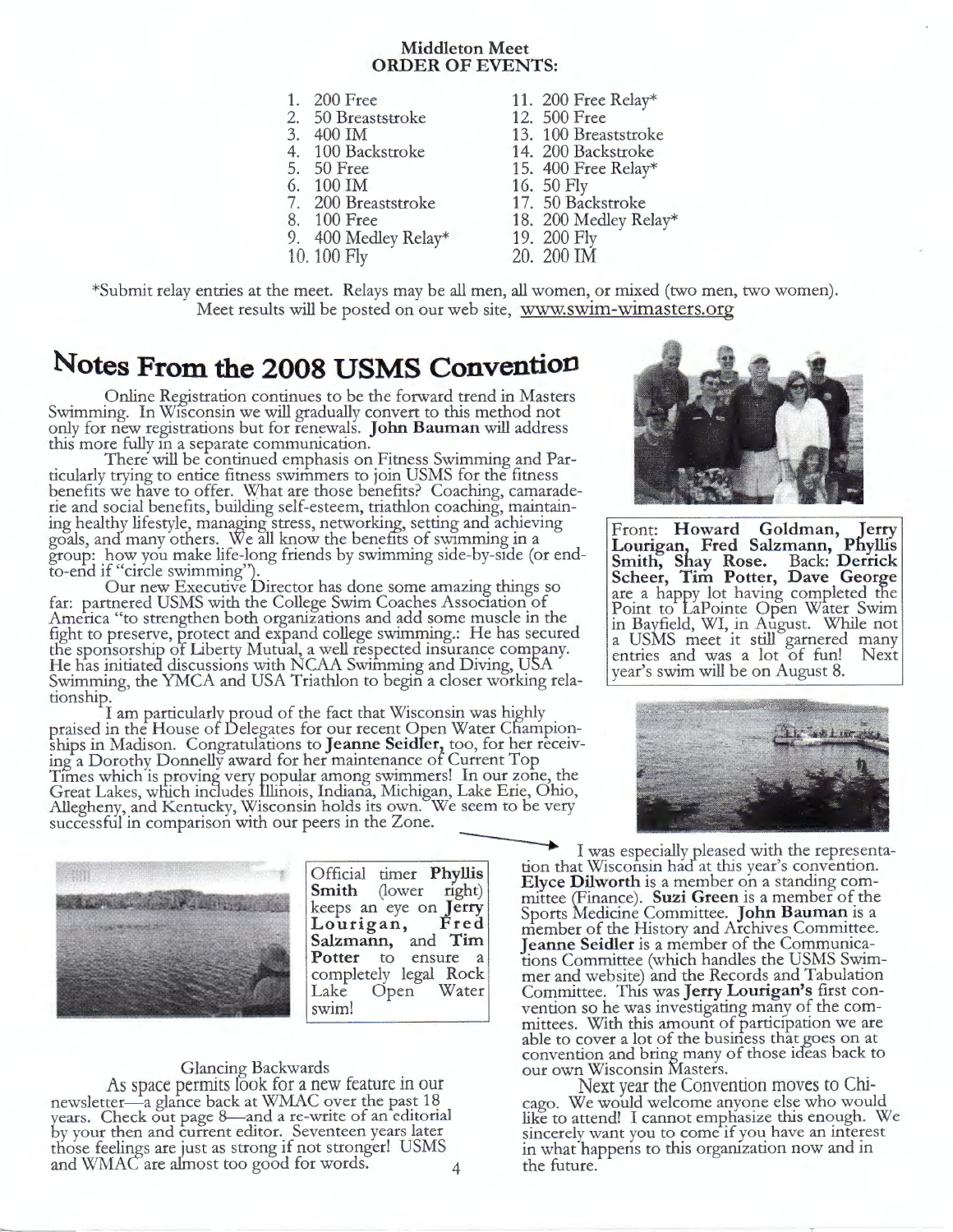## **WISCONSIN MASTERS SHORT COURSE METERS SWIM MEET**

West Bend High School-December 6, 2008

**SPONSORED BY:** The Wisconsin Masters Aquatic Club.

**SANCTIONED BY:** Wisconsin LMSC for USMS, Inc. Sanction No. 208-010.

- **LOCATION:**  West Bend West High School, 1305 E Decorah Rd., West Bend, WI The pool is on the west end of the building with adjacent parking.
- **TIME:**  Saturday Dec. 6, 2008, Warm-up 12:00, meet starts at 1:00pm.
- **FACILITIES:**  8 lane, 25 meter pool with anti-turbulent lane guides, starting blocks and backstroke flags. Lanes 2-8 will be used for the competition. The pool measurement meets the USMS requirements. This is not a bulkhead pool.
- **ELIGIBILITY:**  Open to all Masters Swimmers 18 years old or older. All entrants must be a registered Masters Swimmer and the USMS number must be on the entry. Each entry must be accompanied by a copy of the swimmers current USMS registration card.
- **RULES:**  Official Masters Rules will govern this meet. All events will be timed finals.
- **SEEDING:**  Heats will be computer seeded on the deck, slowest to fastest. Please submit a reasonably accurate seed time. A NO TIME will be seeded in the slowest heat. Age groups and sexes will be combined.
- **TIMING:**  Automatic timing system backed up by watches.

**WARM-UP PROCEDURE: N ote:The lanes are numbered in reverse order of the standard.** Lane 4 will be a start and sprint lane with swimming in one direction only and exiting to the side or end. Lanes 1-3 and 5-8 will be for circle swimming only NO DIVING STARTS from the blocks or the deck in these lanes. Swimmers must enter the pool feet first in a cautious manner. Hand paddles, kickboards, fins, etc., may not be used at any time during the warm up period.

> Lane 1 will be the designated lane for warm-up/warm down during the meet. No jumping, diving or socializing in lane 1 while the meet is in progress.

- **ENTRY FEE:**  \$3.00/individual event, plus a \$7.00 pool surcharge. Deck entries for individual events will be accepted only until 12:30pm and the fee for deck entries shall be \$5.00/event plus the surcharge. Fees must accompany entries, checks payable to WMAC.
- **ENTRY LIMIT:**  Five individual events plus relays. THE 1500 FREESTYLE WILL BE LIMITED TO THE FIRST 14 ENTRIES RECEIVED and each swimmer entered in the 1500 will be responsible for providing a person to count his/her laps.

#### **ENTRY DEADLINE:**  Entries must be in the meet directors hands no later than 6:00PM, Saturday, Nov. 29, 2008.

### **MEET DIRECTOR:** John Bauman 11917 W. Rainbow Ave West Allis, WI 53214  $(414)$ -453-7336 E-mail wmacswim@sbcglobal.net

#### **ENTRY FORM:**  The official entry form must be used, one person per form. The LIABILITY RELEASE must be signed without any alterations.

**AWARDS:**  Ribbons for 1st to 3rd place.

(Continued on Page 6)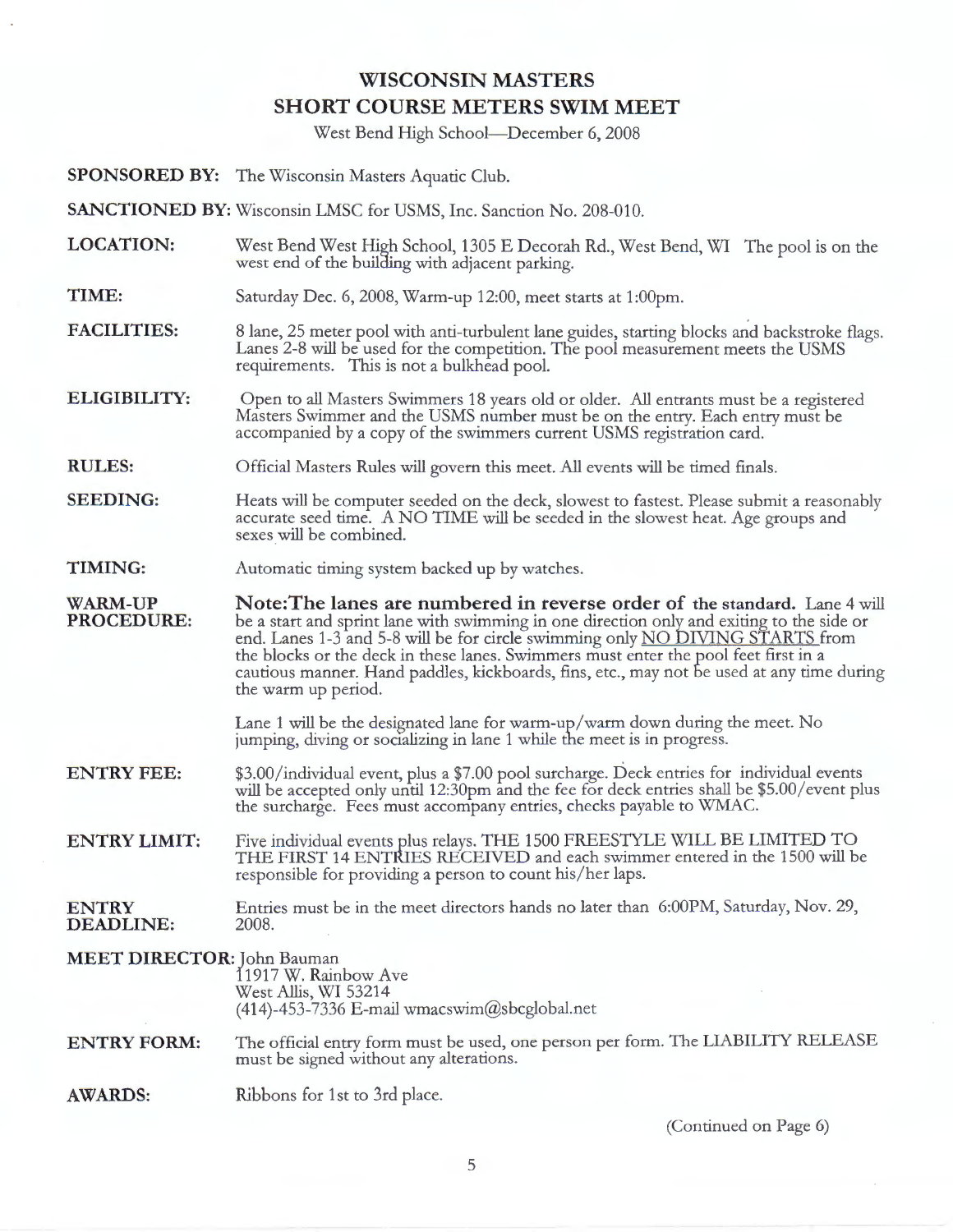### **West Bend Meet SCHEDULE OF EVENTS:**

- 1. 50m Butterfly 11. 50m Breaststroke<br>2. 400m IM 12. 200m IM 3. 100M Freestyle 4. 200m Backstroke 6. 200m Freestyle 7. 50m Backstroke 8. 200m Butterfly 9. 200m Medley Relay\* 10. 400m Free Relay\*
- 2. 400m IM 12. 200m IM 13. 50m Freestyle 14. 100m Backstroke 15. 200m Breaststroke 16. 100m Butterfly 17. 100m IM 18. 200m Free Relay\* 19. 400m Medley Relay\* 20. 800m Freestyle Relay\* 21. 1500m Freestyle

\* Submit relay entries at the meet: Relays may be all men, all women, or mixed (two men, two women)

**DIRECTIONS TO POOL:** From the Milwaukee area: Hwy 45 north to the exit at Paradise Rd. East on Paradise to the "round-about" at Hwy. G. North on G to the school, on the left, at Decorah Rd. From other areas: Hwy 33 to Hwy G, south on G to the school.

Meet results will be posted on our web site, www.swim-wimasters.org

## Impressions of Convention - Jeanne Seidler

I appreciate being a Wisconsin delegate for the convention! This was my 3rd convention having attended conventions in Dearborn ('07) and Los Angeles ('08) prior to this one. I currently serve on two USMS committees-Communications and Top Ten- and I handle the Meet Results, Event Rankings, and Individual Results sections of the USMS website. The convention is the one yearly face-to-face meeting of all the USMS committees. We otherwise communicate during the year using monthly conference calls and then work in small groups on projects using e-mails to communicate. Even with the new Executive Director and his assistant there are still only about seven full time USMS employees. It is the USMS volunteers who are the backbone of the organization and who accomplish the work of USMS through committees and projects. It is the volunteers who comprise the House of Delegates who then selfgovern USMS. As a WI delegate, we can brin\_g issues up in committees. We can make bids on swims like the MOWS DSMS National Championship. We can also network with other LMSCs during the four days of convention. We found that many individual LMSCs have succession concerns and have a variety of ways to resolve succession concerns. I attended the meeting of the Fitness Committee and was very impressed by the presentation of the "Go the Distance" program. I would urge everyone to enroll in the program and see how many miles of workout<br>you can accumulate in one year.



**Jeanne** Seidler-recognized for her work with USMSreceived a Dorothy Donnelly Service Award at the USMS Convention in Atlanta.



**Elyce Dilworth, Jerry Lourigan, Suzi Green, Jeanne Seidler, Tohn Bauman,** and **Dick** Pitman-Wisconsin LMSC representatives to the USMS National Convention in Atlanta in September

 $\rightarrow$  Convention is also the time when awards are given to volunteers. I'm extremely honored that I was nominated for the Dorothy Donnelly service award. The WI delegation was sitting together in the back of the House of Delegates at the time awards were being made. I heard my name announced and it was truly a total surprise. Thad to rush to the front of the assembly to accept the award. In my haste to get from the back of the room to the front I never heard the paragraph about me that was being read at the podium. A swimmer from Indiana<br>had actually started the ball rolling for my nomination. With input from Nancy Kranpitz, Trina Schaetz wrote a great nomination letter to the Awards Committee. No one knew who the winners were until the announcement at convention. Everyone was surprised.

With the convention being held in Rosemont, IL, in '09 I hope that other WMSC swimmers will be able to take the time to attend as a delegate. If you plan to attend, be sure to brush up on Robert's Rules of 0rder ahead of time! The whole convention is run using Robert's Rules of Order with some additional standing rules. It is very interesting to see the rules applied with great rigor! Again, I thank the WI Masters for allowing me to represent WI as a delegate at the convention.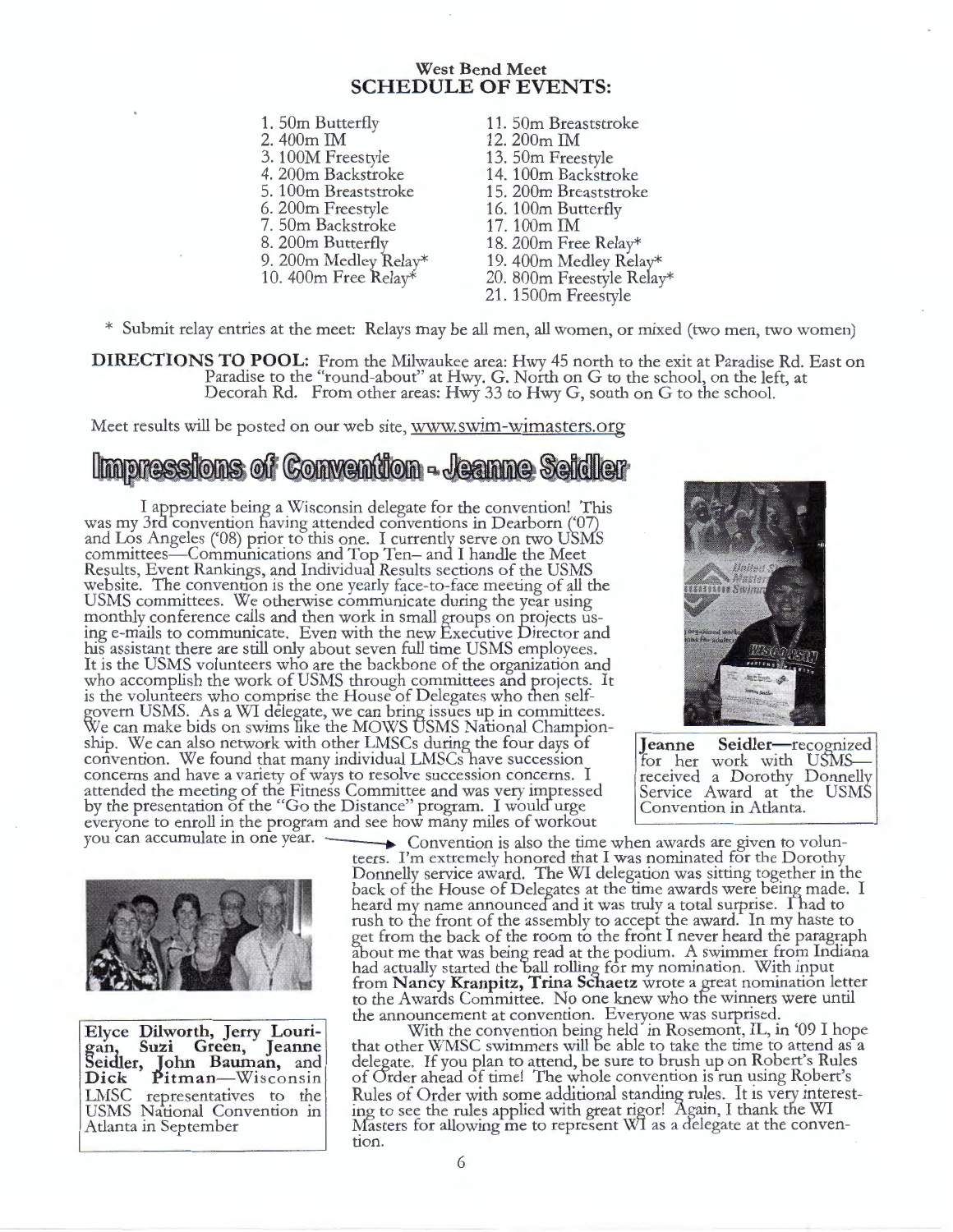## **WISCONSIN MASTERS SWIMMING UNIVERSAL MEET ENTRY FORM**

|                                                                                                                                                                                                                                           | Meet Location         |                                                                                                                                                                                                                                                                                                                                                                                                                                                                       |  |                                                                                                                                                                                                                                                                                                                                                               |                                                                                                                                                                                                                                                                                                 |  |  |
|-------------------------------------------------------------------------------------------------------------------------------------------------------------------------------------------------------------------------------------------|-----------------------|-----------------------------------------------------------------------------------------------------------------------------------------------------------------------------------------------------------------------------------------------------------------------------------------------------------------------------------------------------------------------------------------------------------------------------------------------------------------------|--|---------------------------------------------------------------------------------------------------------------------------------------------------------------------------------------------------------------------------------------------------------------------------------------------------------------------------------------------------------------|-------------------------------------------------------------------------------------------------------------------------------------------------------------------------------------------------------------------------------------------------------------------------------------------------|--|--|
| If a copy of your current registration card is in the<br>box to the right you do not have to complete the<br>personal information below, except for the phone<br>number and E-Mail address.<br>NAME NAME<br><b>MALE</b><br>FEMALE USMS NO |                       |                                                                                                                                                                                                                                                                                                                                                                                                                                                                       |  | Sec. 202.1.1 F (2) of the USMS rules requires<br>you to submit a copy of your current<br>registration card with each meet entry.<br>Please place your current membership card<br>here and make copies to be used when<br>entering swimming meets.<br>Each meet may have different fees, please be<br>guided by the specifics on the meet<br>information page. |                                                                                                                                                                                                                                                                                                 |  |  |
|                                                                                                                                                                                                                                           |                       |                                                                                                                                                                                                                                                                                                                                                                                                                                                                       |  |                                                                                                                                                                                                                                                                                                                                                               |                                                                                                                                                                                                                                                                                                 |  |  |
|                                                                                                                                                                                                                                           |                       |                                                                                                                                                                                                                                                                                                                                                                                                                                                                       |  |                                                                                                                                                                                                                                                                                                                                                               |                                                                                                                                                                                                                                                                                                 |  |  |
|                                                                                                                                                                                                                                           |                       | BIRTH DATE AGE                                                                                                                                                                                                                                                                                                                                                                                                                                                        |  |                                                                                                                                                                                                                                                                                                                                                               |                                                                                                                                                                                                                                                                                                 |  |  |
|                                                                                                                                                                                                                                           |                       |                                                                                                                                                                                                                                                                                                                                                                                                                                                                       |  |                                                                                                                                                                                                                                                                                                                                                               |                                                                                                                                                                                                                                                                                                 |  |  |
| <b>HOME</b>                                                                                                                                                                                                                               |                       | ADDRESS AND AND RESIDENCE AND RESIDENCE AND ANNUAL CONTRACTOR OF THE CONTRACTOR OF THE CONTRACTOR OF THE CONTRACTOR                                                                                                                                                                                                                                                                                                                                                   |  |                                                                                                                                                                                                                                                                                                                                                               |                                                                                                                                                                                                                                                                                                 |  |  |
|                                                                                                                                                                                                                                           |                       | CITY STATE ZIP PHONE                                                                                                                                                                                                                                                                                                                                                                                                                                                  |  |                                                                                                                                                                                                                                                                                                                                                               |                                                                                                                                                                                                                                                                                                 |  |  |
|                                                                                                                                                                                                                                           | <b>E-MAIL ADDRESS</b> |                                                                                                                                                                                                                                                                                                                                                                                                                                                                       |  |                                                                                                                                                                                                                                                                                                                                                               |                                                                                                                                                                                                                                                                                                 |  |  |
|                                                                                                                                                                                                                                           |                       | USMS rules limit a swimmer to no more than five individual events per day.                                                                                                                                                                                                                                                                                                                                                                                            |  |                                                                                                                                                                                                                                                                                                                                                               |                                                                                                                                                                                                                                                                                                 |  |  |
|                                                                                                                                                                                                                                           | EVT # EVENT           | <b>SEED TIME</b>                                                                                                                                                                                                                                                                                                                                                                                                                                                      |  | EVT # EVENT                                                                                                                                                                                                                                                                                                                                                   | <b>SEED TIME</b>                                                                                                                                                                                                                                                                                |  |  |
|                                                                                                                                                                                                                                           |                       | and the control of the control of the control of the control of the control of the control of                                                                                                                                                                                                                                                                                                                                                                         |  |                                                                                                                                                                                                                                                                                                                                                               | <u> 1989 - Alexandria Alexandria de Alexandria de la contrada de la contrada de la contrada de la contrada de la</u>                                                                                                                                                                            |  |  |
|                                                                                                                                                                                                                                           |                       | <u>and the community of the community of the community of the community of the community of the community of the community of the community of the community of the community of the community of the community of the community</u><br>the control of the control of the control of the control of the control of the control of the control of the control of the control of the control of the control of the control of the control of the control of the control |  |                                                                                                                                                                                                                                                                                                                                                               | <u> 1989 - Antonio Alemania, politikar politikar (h. 1989)</u><br>the company of the company of the company of the company of the company of the company of the company of the company of the company of the company of the company of the company of the company of the company of the company |  |  |
|                                                                                                                                                                                                                                           |                       |                                                                                                                                                                                                                                                                                                                                                                                                                                                                       |  |                                                                                                                                                                                                                                                                                                                                                               |                                                                                                                                                                                                                                                                                                 |  |  |
|                                                                                                                                                                                                                                           |                       | FEES PER MEET INFORMATION PAGE:                                                                                                                                                                                                                                                                                                                                                                                                                                       |  |                                                                                                                                                                                                                                                                                                                                                               |                                                                                                                                                                                                                                                                                                 |  |  |
|                                                                                                                                                                                                                                           |                       | $\frac{1}{2}$ Events @ \$ ea. + pool surcharge \$ = \$                                                                                                                                                                                                                                                                                                                                                                                                                |  |                                                                                                                                                                                                                                                                                                                                                               |                                                                                                                                                                                                                                                                                                 |  |  |

## **LIABILITY RELEASE**

I, **the undersigned participant, intending to be legally bound, hereby certify that** I **am physically fit and have not been otherwise informed by a physician.** I **acknowledge that** I **am aware of all of**  the risks inherent in Masters Swimming (training and competition) including possible permanent **disability or death, and agree to assume all of those risks. AS A CONDITION OF** *MY*  **PARTICIPATION IN THE MASTERS SWIMMING PROGRAM OR ANY ACTIVITIES INCIDENT THERETO,** I **HEREBY WAIVE ANY AND ALL RIGHTS TO CLAIMS FOR LOSS OR DAMAGES, INCLUDING ALL CLAIMS FOR LOSS OR DAMAGES CAUSED BY THE NEGLIGENCE, ACTIVE OR PASSIVE, OF THE FOLLOWING: UNITED STATES MASTERS SWIMMING, INC., THE LOCAL MASTERS SWIMMING COMMITTEES, THE CLUBS, HOST FACILITIES, MEET SPONSORS, MEET COMMITTEES, OR ANY INDIVIDUALS OFFICIATING AT THE MEETS OR SUPERVISING SUCH ACTIVITIES.** In

| addition, I agree to abide by and be governed by the rules of USMS. |      |
|---------------------------------------------------------------------|------|
|                                                                     | Date |
| Signed<br>UMEF $R2 10/03/03$                                        |      |

**Meet Date \_\_\_\_ \_\_\_\_ \_** 

7